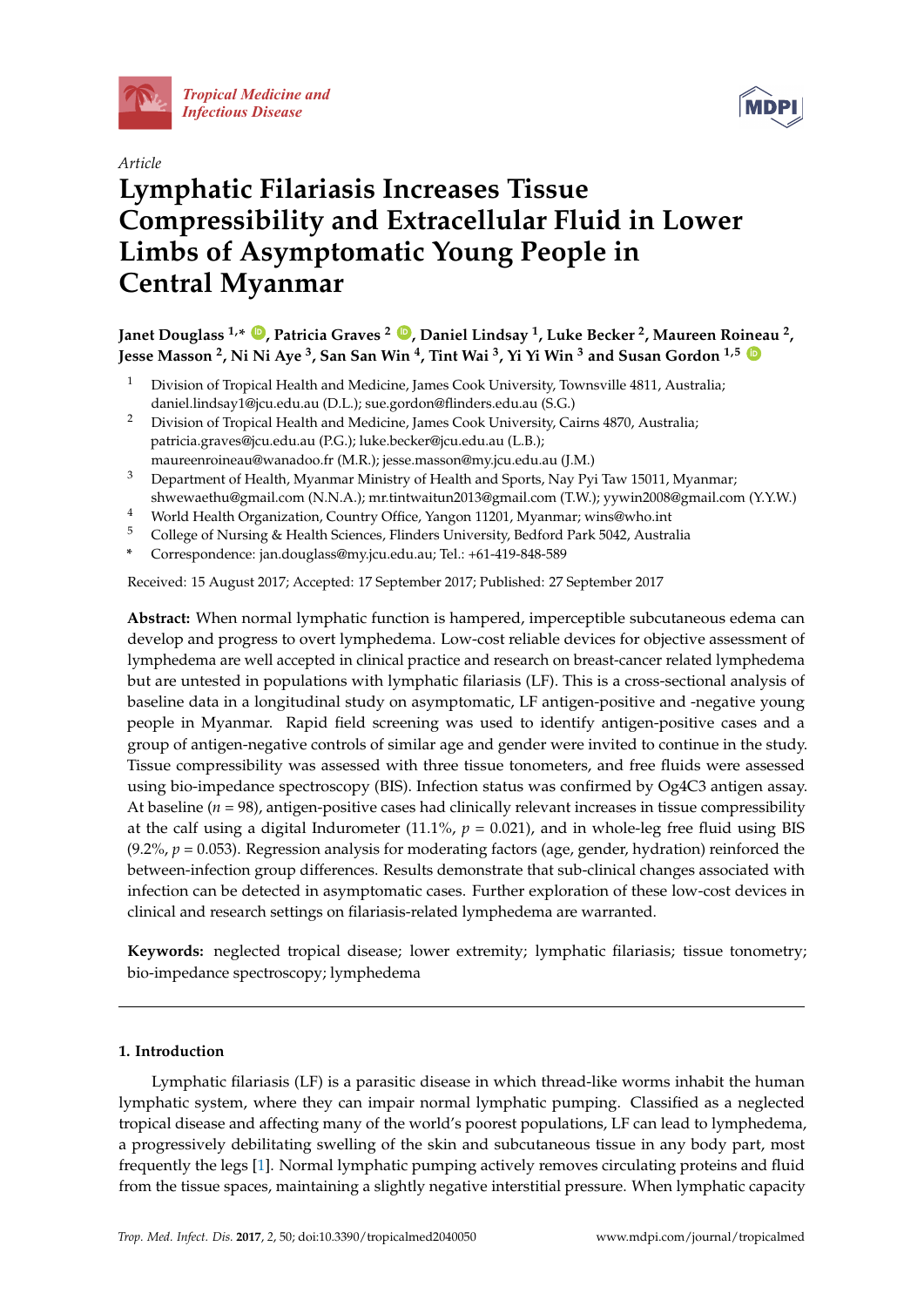is impaired, extracellular fluid (ECF) and circulating proteins begin to accumulate in the interstitial spaces [\[2\]](#page-12-1). If normal lymphatic function is not restored, this initially covert edema gradually becomes overt, and the affected body part visibly enlarges. Over time, the protein-rich fluid is replaced with fat and fibrous tissue, and normal limb contours are lost. The outdated eponym 'elephantiasis' was inspired by the appearance of a grossly enlarged limb in late-stage lymphedema where the skin is thick, discolored, and formed into folds. In developed countries, lymphedema is frequently caused by surgical damage when lymph nodes are removed or irradiated during cancer treatment. Much of what is known about initiation and progression of lymphedema comes from research on breast cancer-related lymphedema (BCRL) of the arm [\[3\]](#page-12-2).

A wide spectrum of devices and methods is used to objectively evaluate lymphedema depending on the setting. At the highly resourced end of the spectrum, nuclear imaging and other sophisticated technologies are often used to assess BCRL of the arm. Tissue tonometry to quantify tissue compressibility and portable bio-impedance spectroscopy (BIS) to track fluctuations in free fluid are also used and are relatively inexpensive. Using BIS, it has been shown that covert pathologic change due to lymphatic damage during breast cancer treatment can be detected, and that early intervention in this latent stage can prevent the onset of overt disease [\[4\]](#page-12-3). At the low-resourced end of the spectrum, assessment of LF related-lymphedema (LFRL) of the leg usually relies on classification of visible and palpable soft tissue changes [\[5\]](#page-12-4), where subjectivity may lead to inconsistent classification. There is no differentiation or assessment of covert change, so subtle but important alterations in tissue composition may be missed.

In LF, mosquitoes pick up the microfilariae during a blood meal. The larvae develop to third stage within the mosquito before being transmitted by a subsequent bite. Transmission is relatively inefficient with a low risk of infection per bite, and after transmission there is a lag between being infected and the development of adult worms. This means that most children with LF will remain asymptomatic until young adulthood, which affords a long, latent period in which to implement preventive strategies [\[6\]](#page-12-5). Primary prevention in the Global Program to Eliminate LF (GPELF) is preventive chemotherapy, which is delivered annually via mass drug administration (MDA) in endemic regions [\[7\]](#page-12-6). This will eventually prevent any new cases of morbidity as infection rates fall too low to sustain transmission. However, preventive chemotherapy conveys no real benefit to advanced cases, most of whom will no longer be antigenemic, but will require life-long health care. In between the asymptomatic cases that will never progress to overt disease and the advanced cases that have irreversible lymphedema, there are many cases of latent and early stage lymphedema. There is some evidence that MDA may reverse very early tissue changes in LFRL [\[8\]](#page-12-7), but without standardized assessment or diagnostic criteria for Stage 0, or devices sensitive enough to detect small changes in tissue composition, it is not clear at what stage or which individuals will remain at risk of disease progression. Reliable, sensitive, low-cost devices to provide objective assessment of LFRL are needed [\[9\]](#page-12-8).

A pilot study in Papua New Guinea (PNG) found the skin over the posterior thigh was 20% more compressible in asymptomatic young people who had tested positive for LF antigen compared to antigen-negative peers, using a mechanical tonometer [\[10\]](#page-12-9). Subsequently, three tissue tonometers and a portable BIS device have demonstrated intra-operator reliability in assessing tissue composition in the lower limbs of young Australian and Myanmar populations without any history or risk of lymphedema [\[11\]](#page-12-10). It is not yet known if covert lymphedema can be detected by tissue tonometry or BIS in these populations.

There is no agreed standard for assessment of Stage 0 lymphedema, and diagnostic criteria for clinical onset are not well defined [\[3\]](#page-12-2). One study on BCRL used a 3% change in BIS values to trigger preventive treatment [\[4\]](#page-12-3), and clinical lymphologists may use a percentage change in limb girth or volume to track lymphedema change, with a variation of more than 10% considered clinically relevant [\[12\]](#page-12-11). Variations in body composition will influence measurements with these devices as muscle holds more free fluid than fat, fat is more compressible than muscle, and the ECF in the subcutaneous compartment fluctuates slightly depending on overall body hydration. Individual characteristics that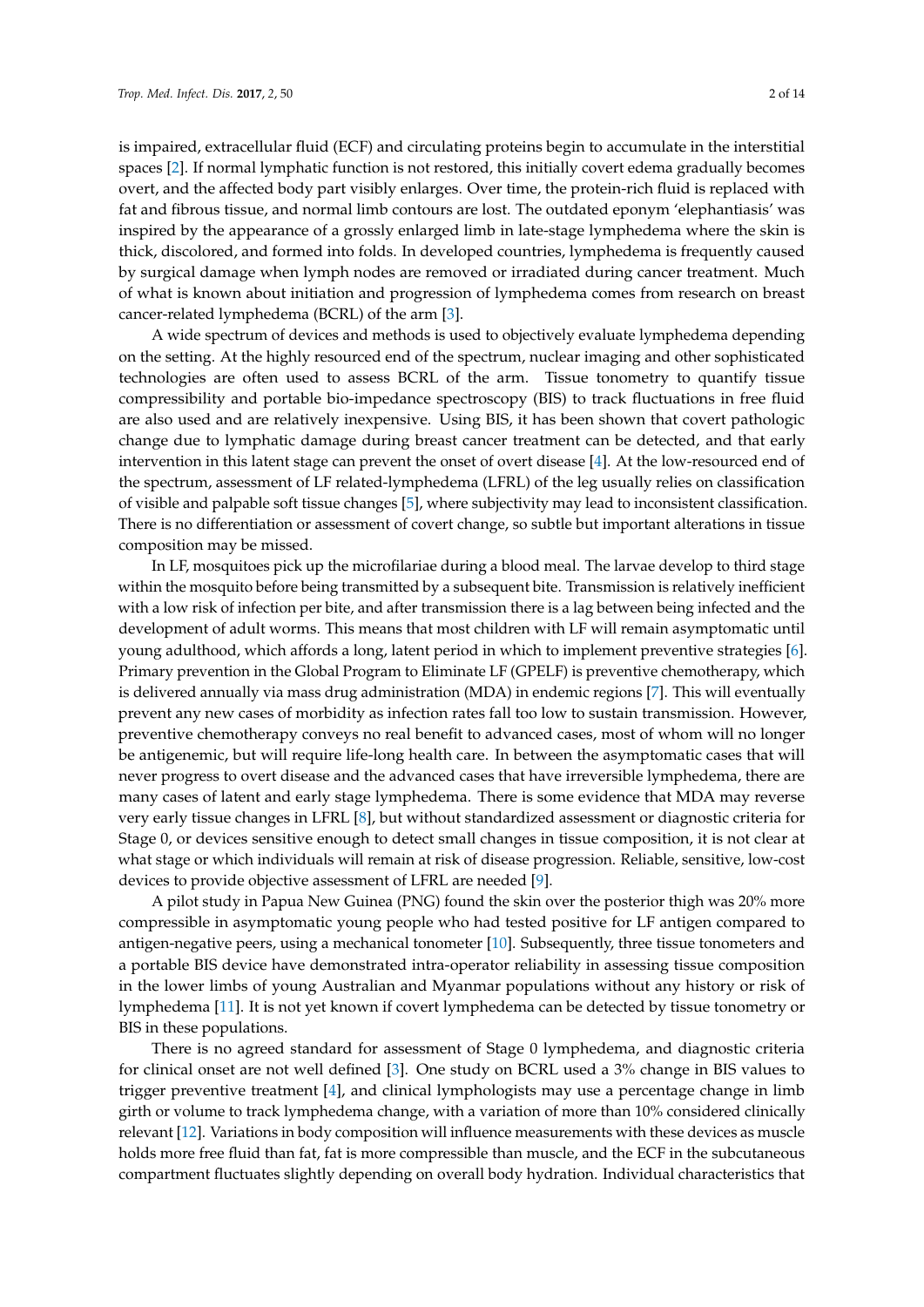influence body composition should be considered when assessing superficial tissues of the lower limb, including expected changes associated with growth from child to young adult and gender-based *Trop. Med. Infect. Dis.* **2017**, *2*, 50 3 of 13 differences in muscle and fat distribution. Habitual patterns of muscle use should also be considered,<br>the lower limb, including to young to young to young to young to young to young to young to young to young to and significant between-leg differences in healthy young Australian and Myanmar people have been<br>-reported when using these devices [\[13\]](#page-12-12).<br>showld also be considered, and significant between-leg differences in healthy young Australian and significant

This cross-sectional study on young people residing in an LF endemic region in Central Myanmar investigated whether tissue tonometry and BIS measures were altered in asymptomatic cases who tested positive for *Wuchereria bancrofti* antigen. The results will assist researchers and clinicians to objectively quantify changes occurring in early LFRL and may contribute to formal recognition and intervention for Stage 0 lymphedema of the leg.

## **2. Materials and Methods**

#### *2.1. Study Site Selection, Participant Recruitment, and Screening* **2. Materials and Methods**

Sentinel site records kept by the Vector Borne Disease Control (VBDC) Centre in Mandalay identified Amarapura Township as a densely populated area with a high prevalence of LF. It was also close enough to laboratory services for blood sample processing. A study site was set up in the Administration Centre in the village of Nge Toe and baseline data were collected over a two-week period in October 2014. The study was conducted in accordance with the Declaration of Helsinki and the protocol was approved by the Myanmar Ministry of Health (MoH) and James Cook University Human Research Ethics Committee (approval number H5261).

A sample size of 32 in each group was predicted to detect a 10% difference between groups with 80% power, based on a mean mid-calf value of 2.5 with SD of 0.7 using the digital Indurometer [\[13](#page-12-12)[,14\]](#page-12-13). A convenience sample of local young people aged 10–21 years was invited to be screened for LF antigen and to participate in a longitudinal study on early detection of LFRL. Participant information sheets and informed consent forms were provided in Burmese. Staff of the VBDC and Amarapura International and information of the United States and information of the United States and information of the<br>Township Hospital, the World Health Organization (WHO) technical officer for Myanmar (SSW), Fownship Hospital, the World Health Organization (WHO) technical officer for Hyanmar (COW) eligibility to participate, and obtained informed consent. Written consent was given by young adults aged 18–21 and by a parent or guardian for minors aged 10–17. A further verbal assent for each procedure was obtained from all participants prior to performing that procedure. Participant inclusion and exclusion criteria are shown in Figure [1.](#page-2-0)  $\alpha$  because the research assistants explained all procedures to the participants, determined the

<span id="page-2-0"></span>

| <b>Inclusion criteria</b><br>• Aged $10 - 21$ years at screening<br>Residing in Amarapura Township<br>Able to give informed consent $(18 – 21$ year olds)<br>Accompanied by an adult relative able to give<br>informed consent $(10 - 17$ years olds) | <b>Exclusion criteria</b><br>Any clinical sign of lymphedema<br>Acute injury to the lower limb(s)<br>Past surgery to the trunk or lower limb(s)<br>$\bullet$<br><b>Heart disease</b><br>• Pacemaker or other implanted device<br>Pregnancy<br>Unable to give informed consent |
|-------------------------------------------------------------------------------------------------------------------------------------------------------------------------------------------------------------------------------------------------------|-------------------------------------------------------------------------------------------------------------------------------------------------------------------------------------------------------------------------------------------------------------------------------|
|-------------------------------------------------------------------------------------------------------------------------------------------------------------------------------------------------------------------------------------------------------|-------------------------------------------------------------------------------------------------------------------------------------------------------------------------------------------------------------------------------------------------------------------------------|

**Figure 1.** Participant inclusion and exclusion criteria. **Figure 1.** Participant inclusion and exclusion criteria.

## *2.2. Screening and Baseline Data Collection 2.2. Screening and Baseline Data Collection*

A rapid field test for the presence of LF and the presence of LF antigen was performed using antigen was performed using and  $\alpha$ A rapid field test for the presence of LF antigen was performed using an immunochromatographic<br>
A rapid field test for the presence of LF antigen was performed using an immunochromatographic test (ICT) card (Binax Now, Alere, Waltham, MA, USA). This involved placing a 100 µL draw of blood from a fingerprick onto a test strip. The sample was allowed to flow for  $10$  min and the result appeared as one or two lines across the test strip. One line is a control and if this line was not visible then the test was void and if possible, repeated. Appearance of the second line indicated the presence of circulating *W. bancrofti* antigen that is produced by adult worms. The young people who tested positive by ICT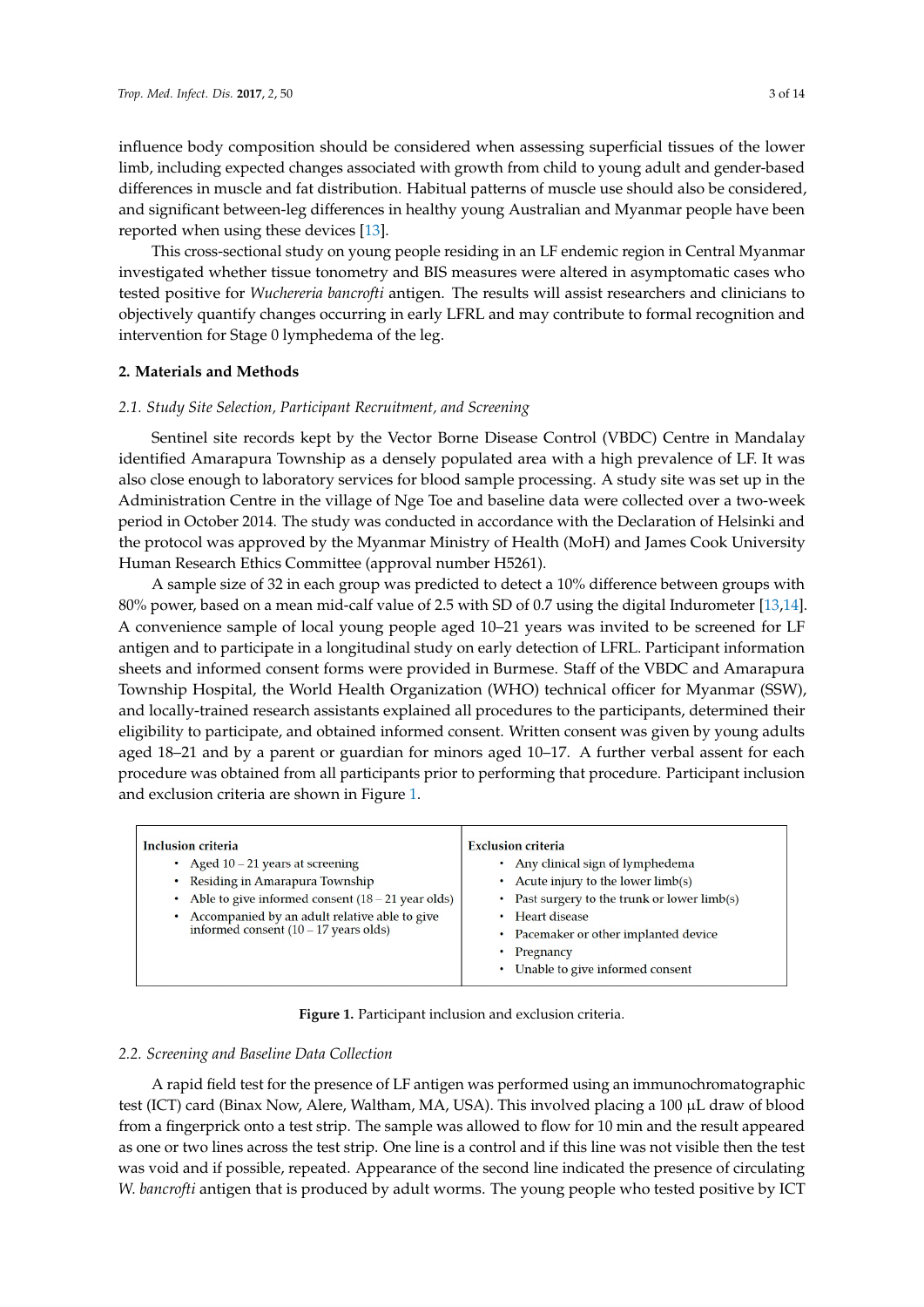(cases), and a sample of the negative participants of the same age and gender (controls), were invited to return and participate in the longitudinal study. A James Cook University (JCU) technical staff member (LB) trained the local research assistants in correct use of the ICT card and selected participants invited for follow-up.

Participants returned during the following fortnight for the blood draw and device measures. Local research assistants conducted a short interview to elicit information on current health status, prescription or traditional medications, surgical history, family history of lymphedema, time since the last drink (as a proxy for hydration), and if they had consumed preventive chemotherapy during the previous annual MDA. Leg dominance was determined by asking the question 'Which foot do you use to kick a ball?' Height was measured using a chart marked on a wooden post in centimeters and a set square, and weight in kilograms was recorded using digital scales purchased locally. Device measures were conducted in a small side office or screened off area and an adult relative was asked to be present during the measurement of minors.

#### 2.2.1. Device Measures

Three tissue tonometers were used to assess tissue compressibility. The Indurometer (SA Biomedical Engineering, Adelaide, Australia) is a hand-held electro-mechanical device with a 1 cm diameter plunger/indenter extending through a 7 cm diameter reference plate and a built-in force sensor. The reference plate is aligned to the surface of the skin while the device is pressed evenly into the tissue. A beep is emitted once the equivalent to 200 g of force has been applied, and the degree of displacement is displayed in 0.01 increments on a light-emitting diode (LED) screen. An image of the Indurometer is shown in Figure S1. The mechanical Tonometer (SA Biomedical Engineering, Adelaide, Australia) is a similar device, in which a 1 cm diameter plunger extends beyond a 7 cm diameter reference plate. This purely mechanical device uses a 200 g mass to drive the indenter into the underlying tissue, and the degree of displacement is shown on an analogue scale. Both of these devices record the displacement of the indenter in relation to the reference plate as an indication of compliance (compressibility) of the underlying skin and tissue. The values provided by these devices are not absolute measures and can be considered as arbitrary units used to compare measures of tissue compressibility [\[15\]](#page-12-14). A third device, the SkinFibroMeter (Delfin Technologies, Kuopio, Finland), uses a smaller reference plate with a 1.25 mm length fixed indenter and built-in force sensors. The reference plate is pressed evenly onto the skin and the device emits a beep when the equivalent of 50 g has been applied. The device is applied five times and the average resistance in newtons is displayed on a digital screen. A tape measure and washable skin marker were used to locate and mark the midpoint of each thigh (front and back) and the back of each calf, and all tonometry measures were taken at these marks.

Extracellular and intracellular fluid loads were assessed using bio-impedance spectroscopy (BIS), which measures the resistance to multifrequency, low-level electrical currents. The difference between resistance in the intracellular (Ri) and extracellular (Re) fluid compartments was represented as a ratio Ri:Re. As the intracellular fluid (ICF) compartment is tightly regulated, any changes in the ratio usually represent changes in the extracellular fluid (ECF). Whole-leg BIS measures were recorded for each leg with the SFB7 (Impedimed, Australia) using self-adhesive electrodes applied to the skin according to manufacturer's instructions for lower limb measures.

A detailed description of data collection methods was published in a reliability study on these devices in Australia and Myanmar [\[11\]](#page-12-10). All devices were operated by the principal researcher (JD), who was blinded to the infection status of the participants. Tonometry scores were recorded on data collection sheets by a research assistant, and BIS data was downloaded to an Excel file (Microsoft Office 365, version 1706).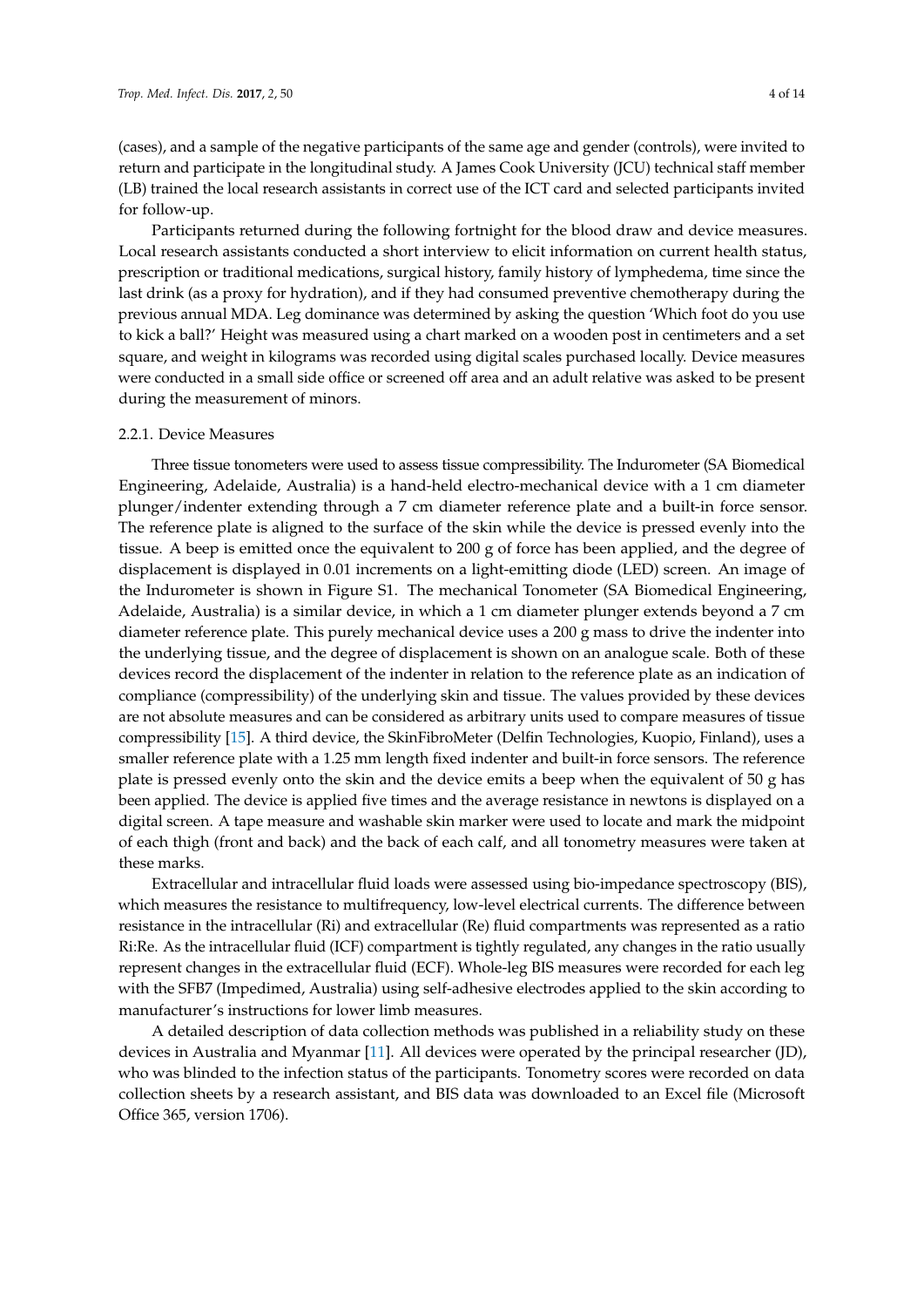#### 2.2.2. Blood Collection and Processing/Storage

Blood samples were collected by local research assistants, who were trained in specific blood collection and handling protocols by the JCU technician (LB). A 10 mL draw of venous blood was collected from each participant into cooled ethylenediaminetetraacetic acid (EDTA) anticoagulant vacutainers (BD Biosciences, North Ryde, Australia). The antigen test was repeated using 100 uL of the venous blood pipetted onto an ICT card, and the remaining blood was kept on ice until delivery to the Public Health Laboratory in Mandalay. Separation of plasma and red blood cells was performed using a centrifuge for 15 min at 3000 rpm; the plasma was transferred into 2-mL cryotubes by pipette in duplicate (4 mL per person) and stored at −20 ◦C. Once all baseline data had been collected, the plasma was transferred on dry ice to the Department of Medical Research in Yangon for long-term storage at  $-80$  °C in a monitored freezer connected to a back-up generator and with daily monitoring. There were no thaws during plasma transportation or storage. One set of the cryotubes was aliquoted and used to conduct ELISA assay for the presence of Og4C3, an antigen marker for *W. bancrofti*, using the recommend 1:4 dilution for plasma as per the manufacturer (Cellabs, Sydney, Australia) kit instructions [\[16\]](#page-12-15). Samples were classified as positive if the antigen units, estimated using the standard curve of controls provided with the kit, exceeded 32 units. Detailed methods for the ELISA assays were previously published in a study on diagnostic testing for LF antigen [\[16\]](#page-12-15).

## *2.3. Data Analysis*

LF antigen-positive cases were defined as those who were positive by either antigen test (ICT or Og4C3). Body mass index (BMI) was calculated as  $\text{kg/m}^2$ , but adult values cannot be used for children; therefore, WHO growth charts and definitions were used to identify underweight participants, who were defined as being more than two standard deviations below the median BMI for their age [\[17\]](#page-12-16). Chi-squared tests, Fisher's exact tests, and independent samples *t*-tests were used to compare antigen-positive and -negative group characteristics at baseline for known moderating factors. Paired sample *t*-tests were used to compare device measures of dominant and non-dominant legs. Statistical analysis was conducted in SPSS version 23 (IBM Corp), and significance was set at 0.05 with a 95% confidence interval. Clinically-relevant difference for tonometry measures was set at >10% and for BIS measures it was set at >3%. Stepwise regression was performed for dominant and non-dominant legs separately to determine the level of variance in device measures associated with infection status (univariate) and other potential moderating factors (multivariate).

#### **3. Results**

#### *3.1. Participants*

Screening for LF found 60 antigen-positive cases among 316 volunteers, and 114 young people (57 cases and 57 controls of the same age and gender) were invited to continue in the longitudinal study (see Figure [2\)](#page-5-0). Ten people either could not be found or refused to return, and 104 participants were available for baseline blood draw and physical measures. Data from six participants were excluded from the final analysis; four were found at a later measure to have been outside the target age range at baseline, one had a prosthetic leg, and another had a heart condition, neither of which had been disclosed at the screening interview. The final study population was comprised of 46 antigen-positive cases detected by ICT plus a further four cases identified as antigen positive by Og4C3 ELISA (*n* = 50). There were 48 antigen-negative (control) cases.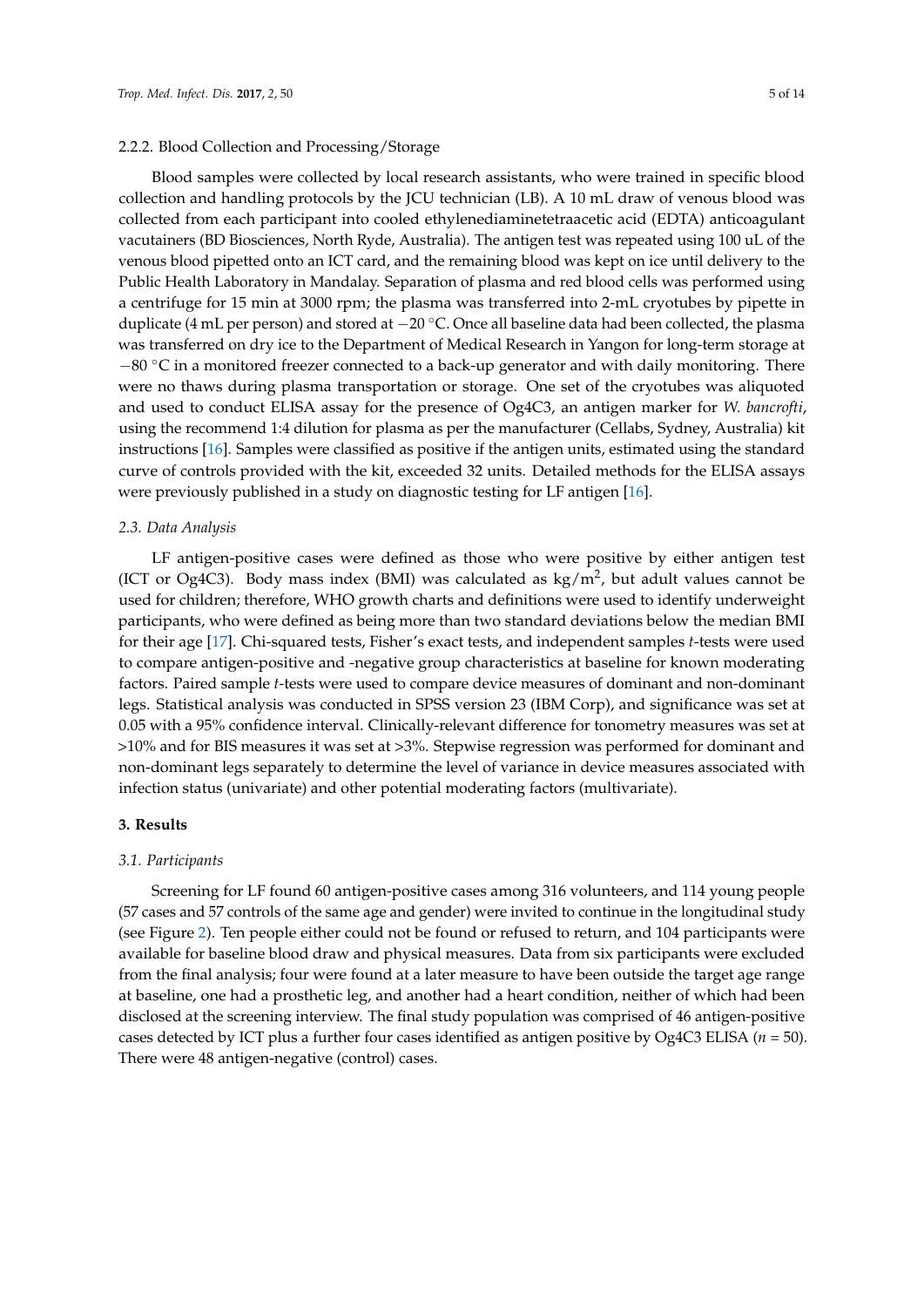<span id="page-5-0"></span>

**Figure 2.** Flow of participants through recruitment, screening, and baseline data collection. **Figure 2.** Flow of participants through recruitment, screening, and baseline data collection.

## 3.1.1. Participant Characteristics 3.1.1. Participant Characteristics

All participants (*n* = 98) were aged between 10 and 21 years (mean 15.3 SD 3.4) and there were All participants (*n* = 98) were aged between 10 and 21 years (mean 15.3 SD 3.4) and there were 55 females and 43 males. The mean height, weight, and BMI were 152.0 cm (SD 12.0, range 118.8– 55 females and 43 males. The mean height, weight, and BMI were 152.0 cm (SD 12.0, range 118.8–174.0), 174.0), 42.3 kg (SD 11.5, range 17.5–82.7), and 18.0 kg/m2 (SD 3.0, range 12.4–29.7), respectively. The 42.3 kg (SD 11.5, range 17.5–82.7), and 18.0 kg/m<sup>2</sup> (SD 3.0, range 12.4–29.7), respectively. The cohort cohort was 95.9% right leg dominant and 13.3% (*n* = 13) were considered underweight. Almost half was 95.9% right leg dominant and 13.3% (*n* = 13) were considered underweight. Almost half (44.9%) of (44.9%) of the participants were working in weaving workshops, 27.6% were students, 8.2% were the participants were working in weaving workshops, 27.6% were students, 8.2% were street vendors, street vendors, 2.0% were construction workers, and the remaining 17.3% worked in other 2.0% were construction workers, and the remaining 17.3% worked in other occupations or did not occupations or did not disclose their occupation. None had a history of lymphedema in their disclose their occupation. None had a history of lymphedema in their immediate family, previous immediate family, previous surgery or medical implants, and all were in good health. Two surgery or medical implants, and all were in good health. Two participants were taking prescription participants were taking prescription medications and one was using traditional medicine. One medications and one was using traditional medicine. One participant felt unwell on the day scheduled participant felt unwell on the day scheduled for taking the measures and was asked to return when for taking the measures and was asked to return when feeling better. Comparing antigen-positive feeling better. Comparing antigen-positive and antigen-negative groups, there were no significant and antigen-negative groups, there were no significant between-group differences for any physical between-group differences for any physical attribute or moderation or moderating factor. Participants or modern  $\beta$ attribute or moderating factor. Participant characteristics at baseline are shown in Table [1.](#page-6-0)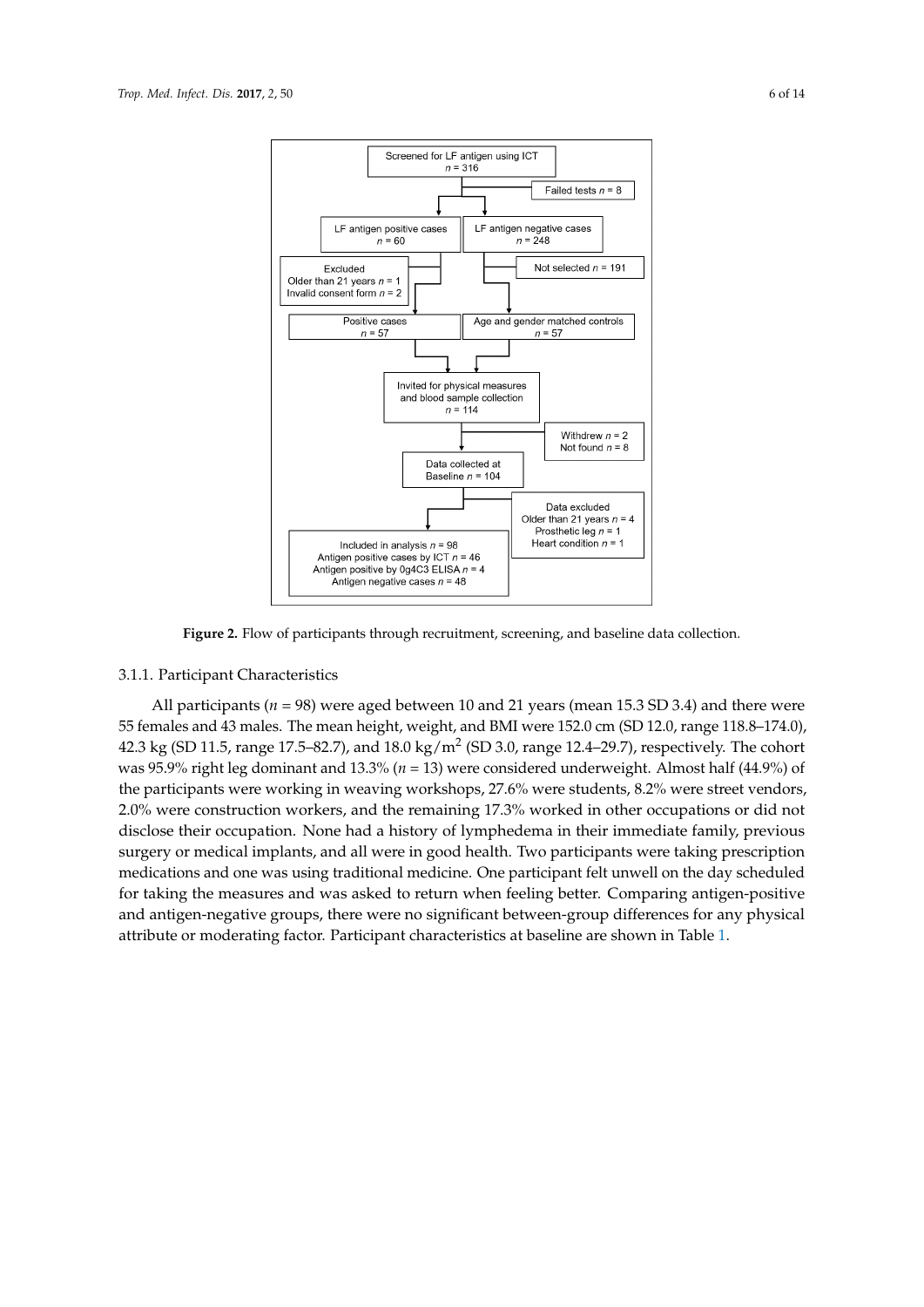|                                          | <b>LF Antigen-Positive Cases</b> | LF Antigen-Negative Controls | Mean Diff (95% CI)      | $p=$                 |
|------------------------------------------|----------------------------------|------------------------------|-------------------------|----------------------|
|                                          | $n = 50$                         | $n=48$                       |                         |                      |
| Age in years—mean (SD)                   | 15.20 (3.38)                     | 15.48 (3.46)                 | $0.28(-1.09, 1.07)$     | $0.691$ <sup>a</sup> |
| Gender                                   |                                  |                              |                         |                      |
| Female $n$ (%)                           | 27(54%)                          | 28(58%)                      |                         | $0.410^{b}$          |
| Male $n$ (%)                             | 23(46%)                          | 20(42%)                      |                         | 0.410 <sup>b</sup>   |
| Height in cm—mean (SD)                   | 151.80 (12.56)                   | 152.20 (11.52)               | $0.399(-4.44, 5.24)$    | 0.870 <sup>a</sup>   |
| Weight in kg—mean (SD)                   | 42.27 (12.81)                    | 42.30 (10.12)                | $0.028(-4.617, 4.670)$  | 0.990 <sup>a</sup>   |
| BMI in $\text{kg}/\text{m}^2$ —mean (SD) | 18.05(3.46)                      | 18.03(2.65)                  | $-0.012(-1.239, 1.216)$ | 0.985 <sup>a</sup>   |
| Body composition $n = (\% )$             |                                  |                              |                         | $0.976$ c            |
| Median weight                            | 41 (82%)                         | 40 (83%)                     |                         |                      |
| Underweight $> -2SD$                     | 7(14%)                           | 6(13%)                       |                         |                      |
| Overweight $> +1SD$                      | 2(4%)                            | 2(4%)                        |                         |                      |
| Dominant leg right/left                  | 47/3                             | 47/1                         |                         | 0.324 <sup>b</sup>   |
| Occupation $n = (\% )$                   |                                  |                              |                         | 0.395c               |
| Student                                  | 14(28%)                          | 13(27%)                      |                         |                      |
| Working/other                            | 32/4(72%)                        | 34/1 (73%)                   |                         |                      |
| Drank liquid $n = 97$                    |                                  |                              |                         | 0.590 °              |
| $<$ 60 min                               | 13(26%)                          | 12(26%)                      |                         |                      |
| $>60$ min                                | 37(74%)                          | 35 (74%) (1 NA)              |                         |                      |
| Consumed 2013 MDA $n$ (%)                | 17(34%)                          | 22(46%)                      | $\sim$ $\sim$ $\sim$    | $0.383$ $c$          |

<span id="page-6-0"></span>**Table 1.** Group characteristics of antigen-positive and antigen-negative participants (positive by either immunochromatographic test (ICT) or Og4C3) at baseline.

LF = lymphatic filariasis; BMI = body mass index; SD = standard deviation; <sup>a</sup> independent samples t-test;  $<sup>b</sup>$  Fishers exact test;  $<sup>c</sup>$  Pearson chi-square; NA = participant was not asked.</sup></sup>

#### *3.2. Moderating Factors Associated with Device Measures*

## 3.2.1. Effect of Infection on Device Measures

In the antigen-positive group, tissue compressibility was higher at all measuring points, and there was more free fluid in both legs compared to that of the antigen negative group. Independent *t*-tests found that, at mid-calf on the non-dominant side, the increase in Indurometer measures was both clinically (11.1%) and statistically significant ( $p = 0.021$ ). In addition, whole leg BIS measures found clinically-relevant (>3%) increases in free fluid in both legs (dominant leg, 4.9% (*p* = 0.220), non-dominant leg, 9.2% (*p* = 0.053)). Mean values and between-group differences for the Indurometer and BIS measures are shown in Table [2.](#page-7-0) Neither the mechanical Tonometer nor SkinFibroMeter found any clinically relevant or statistically significant differences between infection groups, with many differences too small to be evident at two decimal places. The only between-group difference of interest with these two devices was increased tissue compressibility with the Tonometer at the non-dominant calf (4.8% softer,  $p = 0.296$ ). Mean values and between-group differences for all devices including the Tonometer and SkinFibroMeter are given in Table S1.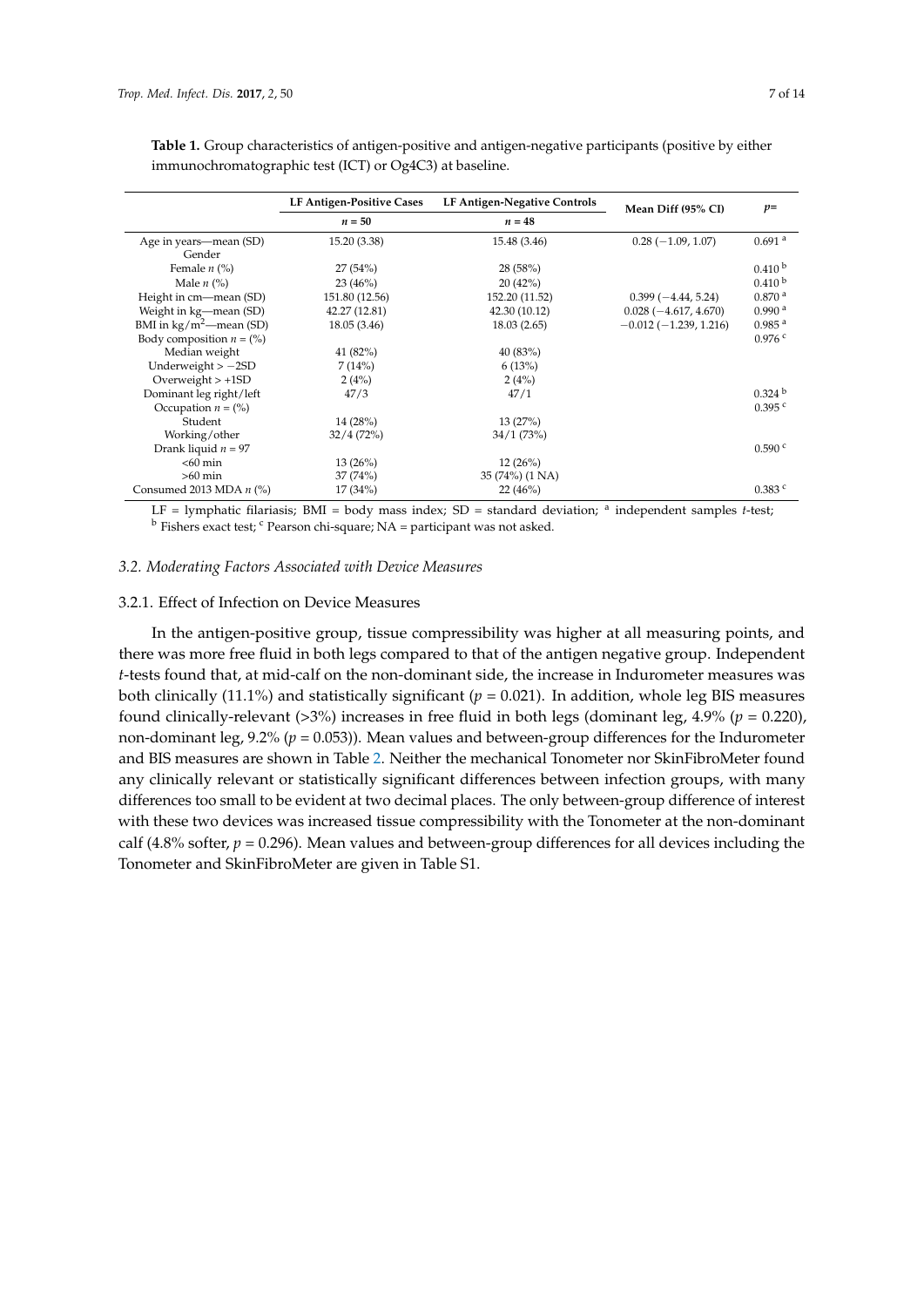| <b>Measurement Point Indurometer</b> | Positive $n = 50$      | Negative $n = 48$ | Mean Difference (%)           | <b>Direction in Positive Cases</b> | $p=$  |  |
|--------------------------------------|------------------------|-------------------|-------------------------------|------------------------------------|-------|--|
|                                      | Mean (SD)<br>Mean (SD) |                   |                               |                                    |       |  |
| Dominant anterior thigh              | 4.80(0.76)             | 4.72(0.69)        | $0.05(1.1\%)$                 | Softer                             | 0.731 |  |
| Non-dominant anterior thigh          | 5.10(0.88)             | 5.00(0.69)        | $0.10(1.9\%)$                 | Softer                             | 0.546 |  |
| Dominant posterior thigh             | 4.13(0.93)             | 4.06(0.87)        | $0.07(1.7\%)$                 | Softer                             | 0.701 |  |
| Non-dominant posterior thigh         | 3.88(0.83)             | 3.86(0.95)        | $0.02(0.4\%)$                 | Softer                             | 0.933 |  |
| Dominant calf                        | 2.91(0.57)             | 2.70(0.68)        | $0.21(7.8\%)$                 | Softer                             | 0.096 |  |
| Non-dominant calf                    | 2.73(0.65)             | 2.46(0.65)        | $0.27(11.1\%)$ * <sup>#</sup> | Softer                             | 0.021 |  |
| <b>BIS</b>                           |                        |                   |                               |                                    |       |  |
| Dominant leg $n = 47/45$             | 2.44(0.46)             | 2.56(0.45)        | $0.12$ (4.9%) <sup>#</sup>    | More fluid                         | 0.220 |  |
| Non-dominant leg $n = 46/44$         | 2.62(0.56)             | 2.86(0.59)        | $0.24(9.2\%)$ <sup>#</sup>    | More fluid                         | 0.053 |  |

**Table 2.** Between-infection group differences for Indurometer and BIS measures, size, and direction of variation.

<span id="page-7-0"></span> $SD$  = standard deviation; \* Significant between-group difference  $p \le 0.05;$   $^*$  clinically relevant between-group difference.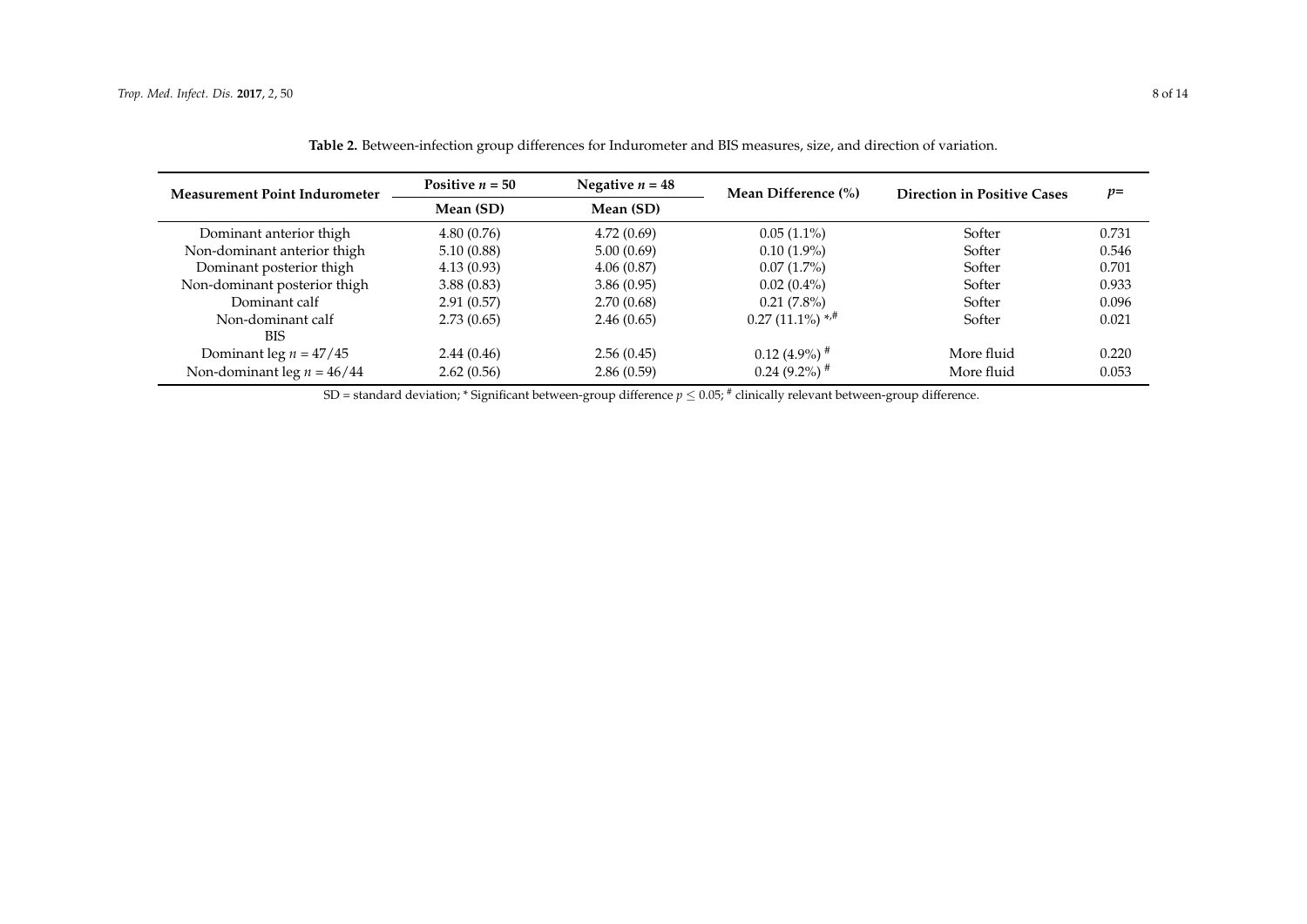#### 3.2.2. Effect of Infection Status, Age, Gender, Body Composition, and Hydration on Device Measures

Regression was first performed with infection status (antigen positivity) alone, and then stepwise regression was used to add moderating factors. Being antigen positive was significantly associated with increased compressibility in the non-dominant calf when using the Indurometer (Table [3,](#page-8-0) step 1) which is consistent with the *t*-test results given above in Table [2.](#page-7-0) Using multivariate regression, after adjustment for other factors (gender, age, underweight, and hydration), increased compressibility remained significantly associated with being antigen positive (in the non-dominant calf) using the Indurometer, and was also significant in the dominant calf using the same device. When considering all factors, being antigen positive was significantly associated with increased fluid in the non-dominant leg using BIS (Table [3,](#page-8-0) step 2).

In the stepwise regression, being female was significantly associated with higher tissue compressibility using all three tonometers. The largest gender-related effect using the Indurometer was in calf measures where there is a relatively thin fat layer over the muscles, making small differences in fat and muscle composition more likely to be detected (dominant leg B (SE) =  $0.639$  (0.117),  $p < 0.000$ ) (see Table [3\)](#page-8-0). The least effect of gender was found over the anterior thighs where the relatively thicker fat layer reduces the influence of the underlying muscle tone and a small difference between the sexes is not likely to register as much change. Using BIS, being female was significantly associated with less free fluid in both legs, and this is consistent with females having relatively smaller muscle/higher fat mass (less fluid) than males of the same age. The largest coefficient was in the non-dominant leg (B (SE) = 0.485 (0.103), *p* < 0.001) (see Table [3\)](#page-8-0).

Being less well hydrated, defined as not having a drink within one hour of measures, was associated with lower tissue compressibility. This was significant at the non-dominant calf (B (SE) = −0.239 (0.110), *p* = 0.032). Being older was significantly associated with a small increase in free fluid in both legs, consistent with normal growth increase in muscle mass. Being underweight was significantly associated with a small increase in free fluid in the non-dominant leg (BIS) which may be associated with reduced fat mass or an increased capillary filtrate due to proteinemia.

In summary, when accounting for known moderating factors of age, gender, BMI, and hydration, there was a highly significant association between antigen positivity and increased Indurometer measures at the non-dominant calf ( $p = 0.007$ ). At the dominant calf, the same association was also significant ( $p = 0.038$ ). When these factors are taken into account for BIS measures, there was a clinically relevant and significant increase in free fluid (Table [2\)](#page-7-0) in the non-dominant leg (*p* = 0.038). All associations between moderating factors and device measures are given in Table S2.

|                         |                   | Indurometer                                             | <b>BIS</b>                          |                   |                    |                    |
|-------------------------|-------------------|---------------------------------------------------------|-------------------------------------|-------------------|--------------------|--------------------|
|                         |                   | <b>Higher Values = Increased Tissue Compressibility</b> | <b>Lower Values = Increased ECF</b> |                   |                    |                    |
|                         |                   | Posterior Thigh B (SE)                                  | Calf B (SE)                         |                   | Whole Leg B (SE)   |                    |
| Factor                  | Dominant          | $Non-dominant$                                          | Dominant                            | Non-dominant      | Dominant           | Non-dominant       |
| $R^2=$<br>Step 1        | 0.002             | 0.000                                                   | 0.029                               | 0.054             | 0.017              | 0.042              |
| <b>Antigen Positive</b> | 0.070(0.182)      | 0.015(0.180)                                            | 0.212(0.126)                        | $0.272(0.116)$ *  |                    | $-0.238(0.122)$    |
| $R^2=$<br>Step 2        | 0.189             | 0.187                                                   | 0.283                               | 0.269             | 0.283              | 0.398              |
| Antigen Positive        | 0.093(0.168)      | 0.049(0.166)                                            | $0.234(0.111)*$                     | $0.286(0.104)$ ** | $-0.108(0.083)$    | $-0.210(0.099)$ *  |
| Gender = Female         | $0.751(0.178)$ ** | $0.679(0.175)$ **                                       | $0.639(0.117)$ **                   | $0.492(0.110)$ ** | $0.230(0.087)$ **  | $0.485(0.103)$ **  |
| Older age               | 0.022(0.025)      | 0.041(0.025)                                            | 0.010(0.017)                        | 0.024(0.016)      | $-0.051(0.012)$ ** | $-0.061(0.015)$ ** |
| Underweight             | 0.136(0.250)      | 0.277(0.247)                                            | $-0.052(0.165)$                     | $-0.094(0.155)$   | $-0.237(0.120)$    | $-0.302(0.142)$ *  |
| Less Recent Hydration   | $-0.338(0.177)$   | $-0.223(0.174)$                                         | $-0.139(0.117)$                     | $-0.239(0.110)$ * | 0.107(0.085)       | 0.124(0.101)       |

<span id="page-8-0"></span>**Table 3.** Stepwise regression for moderating factors associated with variation in Indurometer and bio-impedance spectroscopy (BIS) measures.

ECF = extracellular fluid; SE = standard error;  $p < 0.05$ ;  $p < 0.01$ .

#### *3.3. Patterns of Tissue Compressibility and Free Fluid in Dominant and Non-Dominant Legs*

There was a consistent pattern of tissue compressibility at the measurement sites that held true for all devices and all subgroups by age, gender, or infection status. The most compressible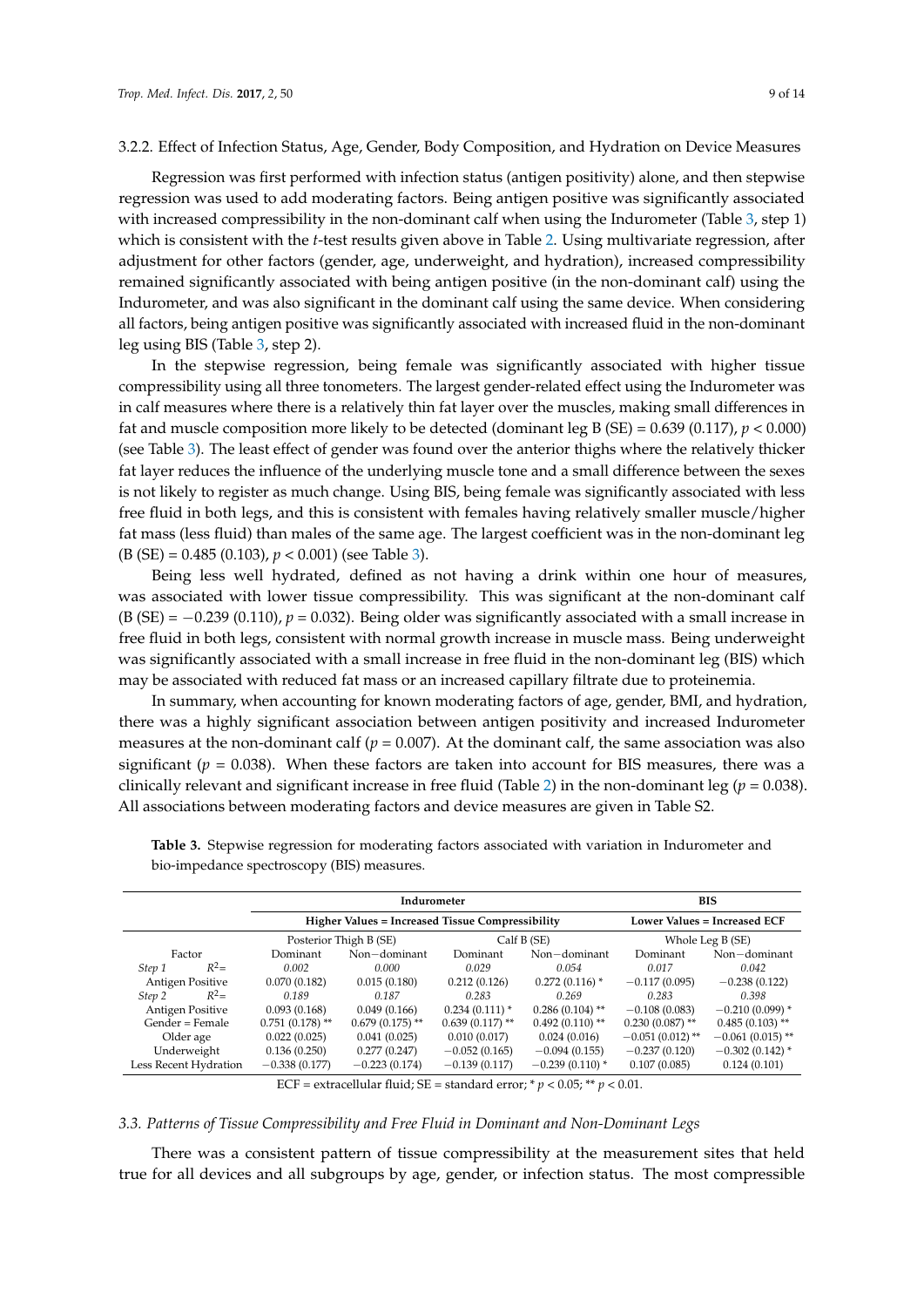tissue was located at the (relatively) fatty anterior thigh, the least compressible tissue was over the dense tendomuscular junction at mid-calf, and values for the posterior thigh fell between the two. When comparing dominant and non-dominant legs, a consistent pattern of between-leg differences was seen and can be attributed to expected muscle activity during a kick. The skin was less compressible (more muscle tone) over the front of the 'dominant' kicking thigh and over the back of the 'non-dominant' thigh and calf muscles that propel the body forward during the kick. Using BIS, there was more free fluid (more muscle mass or less fat) in the dominant leg compared to the non-dominant leg (9.6%); this difference was both clinically relevant (>3%) and statistically significant (*p* < 0.01) using paired samples *t*-tests. Mean values and between-leg differences for the Indurometer and BIS are given in Table [4.](#page-9-0) Mean values and between-leg differences for all devices including the Tonometer and SkinFibroMeter and are given in Table S3.

<span id="page-9-0"></span>

|                       | <b>BIS</b> $(n = 90)$  |                          |                  |
|-----------------------|------------------------|--------------------------|------------------|
| <b>Anterior Thigh</b> | <b>Posterior Thigh</b> | Calf                     | <b>Whole Leg</b> |
| 4.74(0.72)            | 4.10(0.90)             | 2.81(0.63)               | 2.50(0.46)       |
| 5.05(0.79)            | 3.87(0.89)             | 2.60(0.59)               | 2.74(0.59)       |
| $-0.31(0.31)$         | 0.23(0.23)             | 0.21(0.21)               | $-0.24(0.32)$    |
| $-0.41, -0.21$        | 0.11, 0.35             | 0.13, 0.28               | $-0.31, -0.17$   |
| $6.5\%$ **            | $5.6\%$ **             | $7.5\%$ **               | $9.6\%$ **,#     |
| Harder                | Softer                 | Softer                   | More fluid       |
|                       |                        | Indurometer ( $n = 98$ ) |                  |

|  |  |  |  |  |  | <b>Table 4.</b> Mean values and between-leg differences using the Indurometer and BIS. |  |  |  |  |  |  |  |  |  |  |  |
|--|--|--|--|--|--|----------------------------------------------------------------------------------------|--|--|--|--|--|--|--|--|--|--|--|
|--|--|--|--|--|--|----------------------------------------------------------------------------------------|--|--|--|--|--|--|--|--|--|--|--|

SD = standard deviation; \*\* Significant between-leg difference  $p \le 0.01$ ;  $\#$  Clinically relevant between-leg difference (tonometry > 10%, BIS > 3%).

The overall pattern of between-leg differences (dominant vs. non-dominant), as demonstrated by kicking a ball, was maintained in the antigen-positive cases, but the degree of difference was altered. Figure [3](#page-10-0) is a radar graph showing the percentage of between-leg differences in Indurometer and BIS values for the whole cohort and by infection group. In the infected group, between-thigh differences in tissue compressibility were exaggerated (closer to the outer ring in the radar chart) but only slightly, with similar percentage differences for positive (7%), negative (6.1%), and whole cohort groups (6.5%). The between-infection group differences were more pronounced at the calf where the mean between-calf difference in the positive cases (6.5%) was much smaller (closer to the middle) than that of the negative cases (9.7%) or whole cohort (7.5%). Similarly, as well as an overall increase in free fluid, BIS results indicated that positive cases had smaller between-leg differences compared to those of their negative counterparts (7.5% vs. 11.7%). Although not statistically significant, these reduced between-leg differences in the distal legs of the antigen-positive cases suggest a covert edema overlying and masking normal between-leg variations in muscle tone and mass.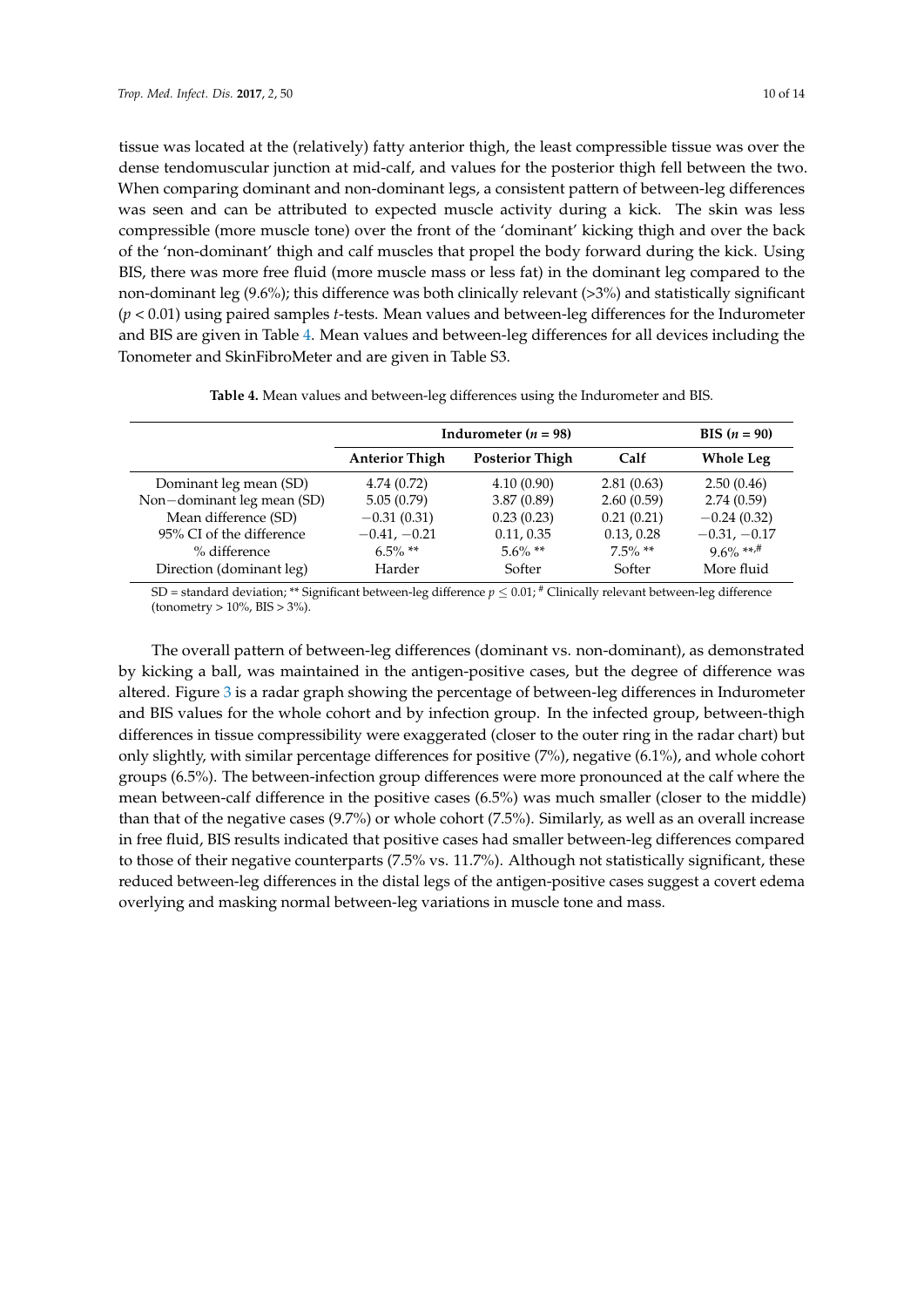<span id="page-10-0"></span>

**Figure 3.** Percentage between-leg differences using the Indurometer and BIS in the LF **Figure 3.** Percentage between-leg differences using the Indurometer and BIS in the LF antigen-negative cases, LF antigen-positive cases, and whole cohort. Data points which are closer to the outer ring indicate greater between-leg differences.

#### **4. Discussion**

In this study, tissue compressibility and free fluid loads were higher in asymptomatic young people infected with LF compared to their uninfected peers. Both groups displayed normal patterns of within-leg tissue compressibility; i.e., tissue was most compressible over the anterior thigh and least compressible at the calf, and between-leg differences were consistent with kicking a ball. However, when stratified by infection status, the size and direction of between-leg differences in the positive cases were consistent with a covert accumulation of subcutaneous fluid in the lower leg. Usually, LFRL appears distally and progresses proximally, so detectable tissue changes may occur earlier at the calf than at the thigh. The relatively thin layer of skin and tissue over the muscle of the calf may also render early tissue changes more evident than in fattier parts of the leg. Accordingly, the association with LF antigenemia and Indurometer measures was statistically significant at mid-calf, and large enough on the non-dominant side to also be clinically relevant. This early appearance of lymphatic dysfunction in the non-dominant leg is consistent with reports on BCRL, which show an increased risk of arm lymphedema if the operated side is also the non-dominant arm [\[18\]](#page-12-17). This tendency for fluid to accumulate more readily on the non-dominant side could be the result of differences in muscular activity that naturally promotes lymph flow and may be greater or more frequent on the dominant side.

For all devices, the significant associations between higher tissue compressibility and lower free fluid in females reflect expected variation in muscle to fat ratios between the sexes. Other moderating factors such as hydration, although not as universal as gender, did have significant associations with measures at the calf, but this could be reduced by administering a standardized drink during the assessment protocol. Increased free fluid associated with age and being underweight can be attributed to a year-by-year increase in muscle mass, or a systemic reduction in fat mass, respectively.

Results in the Myanmar study reinforce earlier findings from PNG [\[10\]](#page-12-9), where clinically significant between-infection group differences were found in physical leg measurements. However, some differences in observations between studies were noted. In particular, in young PNG people, increased tissue compressibility was found in the posterior thighs of the infected group using the mechanical Tonometer. In the Myanmar cohort, the between-infection group differences were found using the digital Indurometer at the calf. There may be several reasons for this discrepancy. The PNG cohort had a higher proportion of females (64% vs. 54%) than the Myanmar cohort and a higher mean BMI (19.7 vs. 18.05). In addition, age, gender and hydration were not considered in that analysis. In the current study, the Tonometer did return slightly softer measures in the dominant posterior thigh and non-dominant calf in the Myanmar group, but in this cohort, the differences were not significant. (Table S1). In PNG,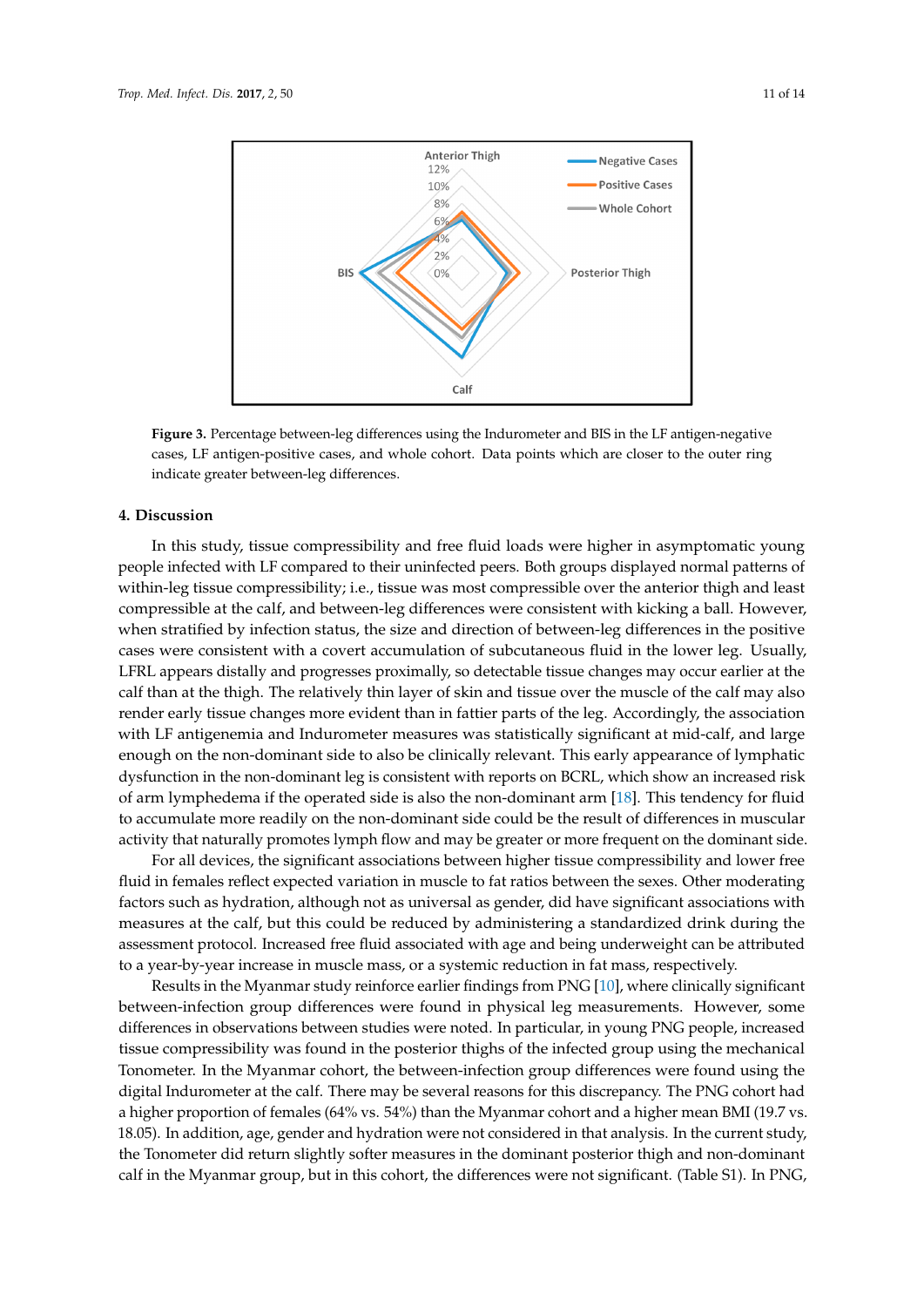no MDA had been available prior to the study, after which treatment was offered to all participants; in Myanmar, MDA had been offered in 2013 and earlier, although less than half of the participants reported taking it. Taken together, these two studies provide the first empirical evidence that there are covert but measurable increases in tissue compressibility and free fluid associated with LF antigenemia, although the optimal site for assessment may differ for different populations. The advance in the current study over that done in PNG was the availability of newer, digital devices and inclusion of age, gender, BMI, and hydration in multivariate regression, which confirmed an independent effect of infection.

The proportion of all infected individuals that will progress to LFRL, while considered to be relatively small, is not well understood. It appears to depend on multiple factors including genetics, geography, exposure to infection, and worm species, and it was not possible in this cross-sectional study to determine which of the positive cases may be at risk of progression to advanced disease, if any. The fact that mean between-infection group differences can be objectively measured suggests that there is an insidious effect of LF antigenemia on skin and subcutaneous tissues in the lower limb, and this is consistent with the current understanding of the pathogenesis of lymphedema [\[19,](#page-13-0)[20\]](#page-13-1). Follow-up on this Myanmar cohort may provide some insight into individual variation among antigen-positive persons to define who is most at risk.

The Indurometer gave the clearest indication that tonometry can be used to detect covert lymphatic change in the lower limb. While the Tonometer and SkinFibroMeter may not have detected latent changes in asymptomatic cases in this cohort, their use in assessment of established leg lymphedema from all causes warrants further study. When using these devices to track changes in the same person over time, moderating factors such as age and gender will be immaterial, hydration can be controlled for by administering a drink prior to measurement, and any change in BMI can be considered when interpreting the results, as is already the practice in BCRL. Indurometry and BIS measures may be useful in monitoring clinical progression in people at risk of lower limb lymphedema and may provide an inexpensive means to objectively measure lymphedema in LF populations.

The presence and direction of clinically-relevant changes in the antigen-positive cases in Myanmar support the hypothesis that LF can induce covert changes in the subcutaneous tissues of the lower limbs. This contributes to the case for formal recognition of a Stage 0 in the classification of LF-related lymphedema. The disparity in resources between BCRL and LFRL settings should not be a barrier to transferring reliable and effective protocols for early detection and intervention in lymphedema to LF populations.

**Supplementary Materials:** The following are available online at [www.mdpi.com/2414-6366/2/4/50/s1,](www.mdpi.com/2414-6366/2/4/50/s1) Figure S1: Indurometer, SA Biomedical Engineering; Table S1: Between-infection group differences (independent samples *t*-test) for (a) Digital Indurometer, (b) Mechanical Tonometer, (c) SkinFibroMeter and (d) BIS measures, size and direction of variation; Table S2: Stepwise regression for moderating factors associated with variation in (a) Digital Indurometer, (b) Mechanical Tonometer, (c) SkinFibroMeter and (d) BIS measures; Table S3: Mean values and between-leg differences (paired samples *t*-test) for (a) Digital Indurometer, (b) Mechanical Tonometer, (c) SkinFibroMeter and (d) BIS measures.

**Acknowledgments:** This study formed part of the doctoral research project of Janet Douglass and received no formal institutional or grant funding and no funds were received for the cost of open access publication. All data collection activates were funded by private donors who contributed through crowdfunding. Grateful acknowledgement is given to the following individuals and organizations:

- Louise Kelly-Hope, Centre for Neglected Tropical Diseases, Liverpool School of Tropical Medicine for early advice on the study design and country selection.
- Myanmar Ministry of Health and Sports, for permission to conduct the study, translation of participant information documents and data collection support.
- Vector Borne Disease Control, Mandalay, for access to sentinel site records and providing research assistants.
- Public Health Laboratory and Staff, Mandalay, for blood separation and short-term storage of plasma.
- Department of Medical Research and Staff, Yangon, for long term storage of plasma and processing of Og4C3 ELISAQ assays.
- Impedimed Australia, for loan of an SFB7 back-up unit and donation of electrodes.
- Delfin Finland, for loan of a SkinFibroMeter.
- JCU Physiotherapy, for use of a Tonometer and Indurometer.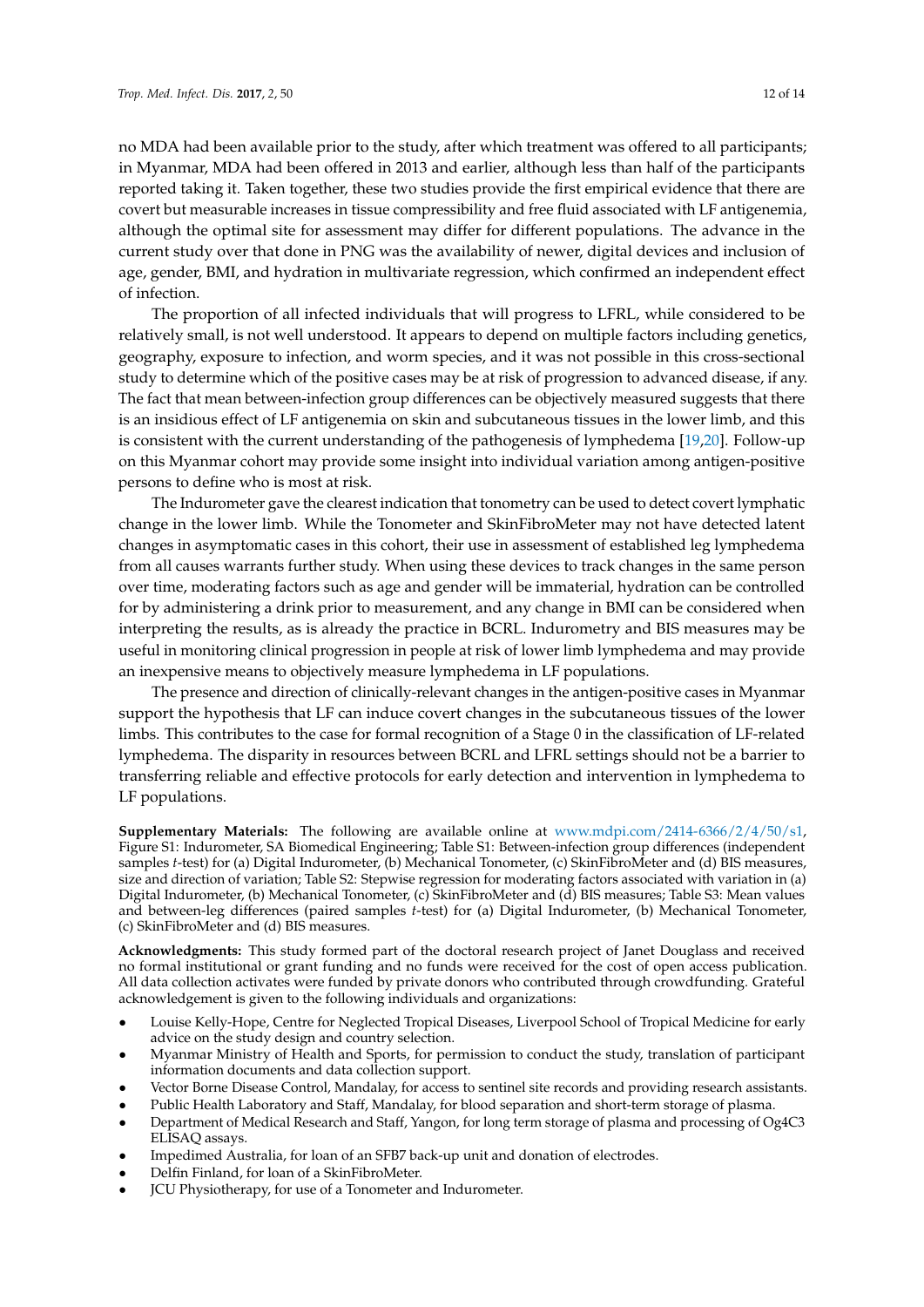- Cellabs Australia, for Og4C3 reagents.
- Pentagon Freight, for provision of international freight services.
- Singapore International Airlines, for discounted airfares.
- Kyaw San Tun, Mandalay, for interpretation and transport services.

**Author Contributions:** J.D., S.G. and P.G. conceived and designed the experiments; J.D., L.B. and M.R. performed the experiments; N.N.A., S.S.W., Y.Y.W. and T.W. provided in-country advice and data collection; J.D., D.L. and J.M. analyzed the data; J.D. wrote the manuscript with editorial input from all co-authors.

**Conflicts of Interest:** The authors declare no conflict of interest.

## **References**

- <span id="page-12-0"></span>1. World Health Organization. Wha50.29 elimination of lymphatic filariasis as a public health problem. In *World Health Assembly Resolutions and Decisions*, 3rd ed.; Ninth Plenary Meeting, 13 May 1997—Committee A, Third Report; Hbk, R., Ed.; World Health Organization: Geneva, Switzerland, 1997; Volume III.
- <span id="page-12-1"></span>2. Guyton, A.C.; Hall, J.E. *Textbook of Medical Physiology*, 11th ed.; Elselvier Inc.: Philadelphia, PA, USA, 2006.
- <span id="page-12-2"></span>3. International Society of Lymphology. The diagnosis and treatment of peripheral lymphedema: 2016 consensus document of the international society of lymphology. *Lymphology* **2016**, *49*, 170–184.
- <span id="page-12-3"></span>4. Stout Gergich, N.L.; Pfalzer, L.A.; McGarvey, C.; Springer, B.; Gerber, L.H.; Soballe, P. Preoperative assessment enables the early diagnosis and successful treatment of lymphedema. *Cancer* **2008**, *112*, 2809–2819. [\[CrossRef\]](http://dx.doi.org/10.1002/cncr.23494) [\[PubMed\]](http://www.ncbi.nlm.nih.gov/pubmed/18428212)
- <span id="page-12-4"></span>5. Dreyer, G.; Addiss, D.; Dreyer, P.; Noroes, J. *Basic Lymphoedema Management, Treatment and Prevention Problems Associated with Lymphatic Filariasis*; Hollis Publishing Company: Hollis, NH, USA, 2002.
- <span id="page-12-5"></span>6. Shenoy, R.K. Clinical and pathological aspects of filarial lymphedema and its management. *Korean J. Parasitol.* **2008**, *46*, 119–125. [\[CrossRef\]](http://dx.doi.org/10.3347/kjp.2008.46.3.119) [\[PubMed\]](http://www.ncbi.nlm.nih.gov/pubmed/18830049)
- <span id="page-12-6"></span>7. World Health Organization. *Progress Report 2000–2009 and Strategic Plan 2010–2020 of the Global Programme to Eliminate Lymphatic Filariasis: Halfway towards Eliminating Lymphatic Filariasis*; WHO: Geneva, Switzerland, 2010.
- <span id="page-12-7"></span>8. Addiss, D.G. Mass treatment of filariasis in New Guinea. *N. Engl. J. Med.* **2003**, *348*, 1179–1181. [\[PubMed\]](http://www.ncbi.nlm.nih.gov/pubmed/12646679)
- <span id="page-12-8"></span>9. Douglass, J.; Graves, P.; Gordon, S. Self-care for management of secondary lymphedema: A systematic review. *PLoS Negl. Trop. Dis.* **2016**, *10*, e0004740. [\[CrossRef\]](http://dx.doi.org/10.1371/journal.pntd.0004740) [\[PubMed\]](http://www.ncbi.nlm.nih.gov/pubmed/27275844)
- <span id="page-12-9"></span>10. Gordon, S.; Melrose, W.; Warner, J.; Buttner, P.; Ward, L. Lymphatic filariasis: A method to identify subclinical lower limb change in PNG adolescents. *PLoS Negl. Trop. Dis.* **2011**, *5*, e1242. [\[CrossRef\]](http://dx.doi.org/10.1371/journal.pntd.0001242) [\[PubMed\]](http://www.ncbi.nlm.nih.gov/pubmed/21811644)
- <span id="page-12-10"></span>11. Douglass, J.; Graves, P.; Gordon, S. Intrarater reliability of tonometry and bioimpedance spectroscopy to measure tissue compressibility and extracellular fluid in the legs of healthy young people in Australia and Myanmar. *Lymphat. Res. Biol.* **2017**, *15*, 57–63. [\[CrossRef\]](http://dx.doi.org/10.1089/lrb.2016.0021) [\[PubMed\]](http://www.ncbi.nlm.nih.gov/pubmed/27673568)
- <span id="page-12-11"></span>12. Lawenda, B.D.; Mondry, T.E.; Johnstone, P.A.S. Lymphedema: A primer on the identification and management of a chronic condition in oncologic treatment. *CA Cancer J. Clin.* **2009**, *59*, 8–24. [\[CrossRef\]](http://dx.doi.org/10.3322/caac.20001) [\[PubMed\]](http://www.ncbi.nlm.nih.gov/pubmed/19147865)
- <span id="page-12-12"></span>13. Douglass, J.; Graves, P.; Gordon, S. Moderating factors in tissue tonometry and bio-impedance spectroscopy measures in the lower extremity of healthy young people in Australia and Myanmar. *Lym. Res. Biol.* **2017**. in submit.
- <span id="page-12-13"></span>14. Biomath. Available online: <http://biomath.info/power/ttestnoninf.htm> (accessed on 14 August 2017).
- <span id="page-12-14"></span>15. Pallotta, O.; McEwen, M.; Tilley, S.; Wonders, T.; Waters, M.; Piller, N. A new way to assess superficial changes to lymphoedema. *J. Lymphoedema* **2011**, *6*, 34–40.
- <span id="page-12-15"></span>16. Masson, J.; Douglass, J.; Roineau, M.; Aye, K.; Htwe, K.; Warner, J.; Graves, P. Relative performance and predictive values of plasma and dried blood spots with filter paper sampling techniques and dilutions of the lymphatic filariasis Og4c3 antigen ELISA for samples from Myanmar. *Trop. Med. Infect. Dis.* **2017**, *2*, 7. [\[CrossRef\]](http://dx.doi.org/10.3390/tropicalmed2020007)
- <span id="page-12-16"></span>17. Onis, M.D.; Onyango, A.W.; Borghi, E.; Siyam, A.; Nishida, C.; Siekmann, J. Development of a WHO growth reference for school-aged children and adolescents. *Bull. World Health Organ.* **2007**, *85*, 660–667. [\[CrossRef\]](http://dx.doi.org/10.2471/BLT.07.043497) [\[PubMed\]](http://www.ncbi.nlm.nih.gov/pubmed/18026621)
- <span id="page-12-17"></span>18. Hayes, S.C.; Janda, M.; Cornish, B.; Battistutta, D.; Newman, B. Lymphedema after breast cancer: Incidence, risk factors, and effect on upper body function. *J. Clin. Oncol.* **2008**, *26*, 3536–3542. [\[CrossRef\]](http://dx.doi.org/10.1200/JCO.2007.14.4899) [\[PubMed\]](http://www.ncbi.nlm.nih.gov/pubmed/18640935)